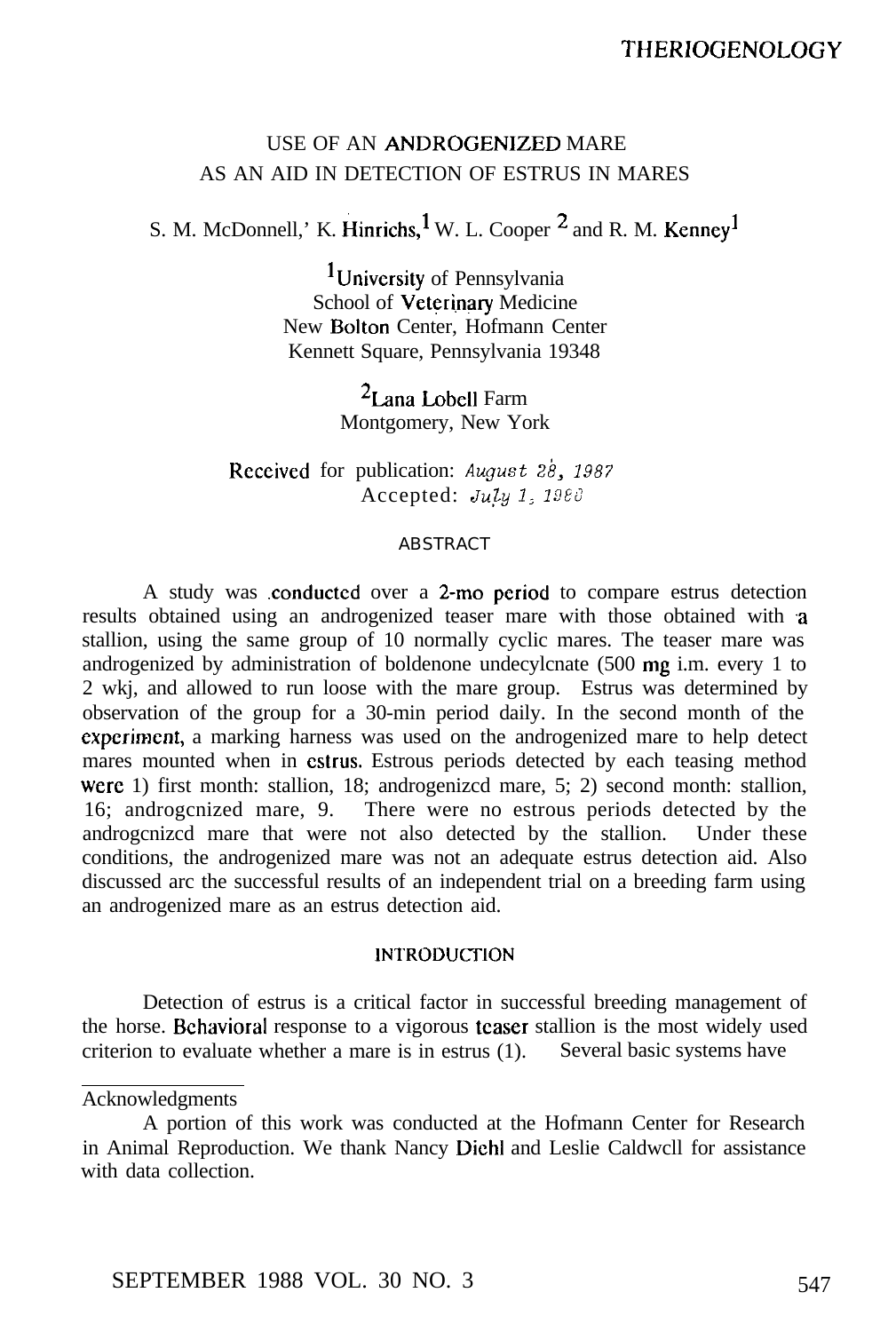## THERIOGENOLOGY

evolved which utilize a stallion as an aid for detection of estrus. These include 1) presenting a mare and stallion under halter across a fence or barrier, 2) leading a stallion within a pasture of mares or along the fcnceline, 3) placing a stallion in a small enclosure (stallion box) within a pasture of mares, and  $\hat{4}$ ) several variations of taking the stallion under halter to the mare's stall door or the mare to the stallion's stall. In each of these systems, a major management consideration is the danger and expense of maintaining a stallion. The possibility of unwanted breeding or spread of venereal infection exists whenever working with a teaser stallion. Though the use of geldings or vasectomized teasers may prevent unwanted pregnancy, it may spread venereal infection.

Under the influence of androgens, mares develop stallion-like social and sexual behavior (2,3). If effective as teasers, androgenized mares would offer several advantages as estrus detection aids. In a recent study, we concluded that androgenized mares that were exhibiting vigorous stallion behavior in a pasture herd were not an adequate substitute for the stallion in across-the-fence or stallion-box estrus detection situations (2). In addition, under conditions of an experiment in which 10 androgenized mares were grouped with 20 normally cyclic mares, only 36% of the mares in estrus were identified within a 30-min observation period. However, it was recognized that competitive interactions among the 10 androgenized mares may have decreased the efficiency of estrus detection by direct There was evidence (ruffled hair coat over the hindquarters) that' mares that were not detected to be in estrus on observation of interaction with the androgenized mares had been mounted while in the pasture with the androgenized mares..

We report here the results of a study in which we compared the effectiveness of detecting estrus using a single androgenized mare pastured with a herd of 10 mares with that of using a stallion for daily across-the-fence teasing. We also describe the first year results of an, independent trial on a breeding farm using an androgenized mare as a pasture teaser for 34 barren and maiden mares.

## MATERIALS AND METHODS

This study was conducted during June and July, 1986. The study herd consisted of 11 Thoroughbred, Standardbred, and Quarter Horse mares, aged 2 to 14 yr. maintained together in a 5-acre pasture with run-in shelter. Eight of the 14 yr, maintained together in a 5-acre pasture with run-in shelter. mares had been pastured together as a University teaching and research herd for at least one year before the start of this study. Three mares had been added to the group within 15-30 d before the srart of the study. The mares were subjects of concurrent research requiring daily palpation and ultrasound examination per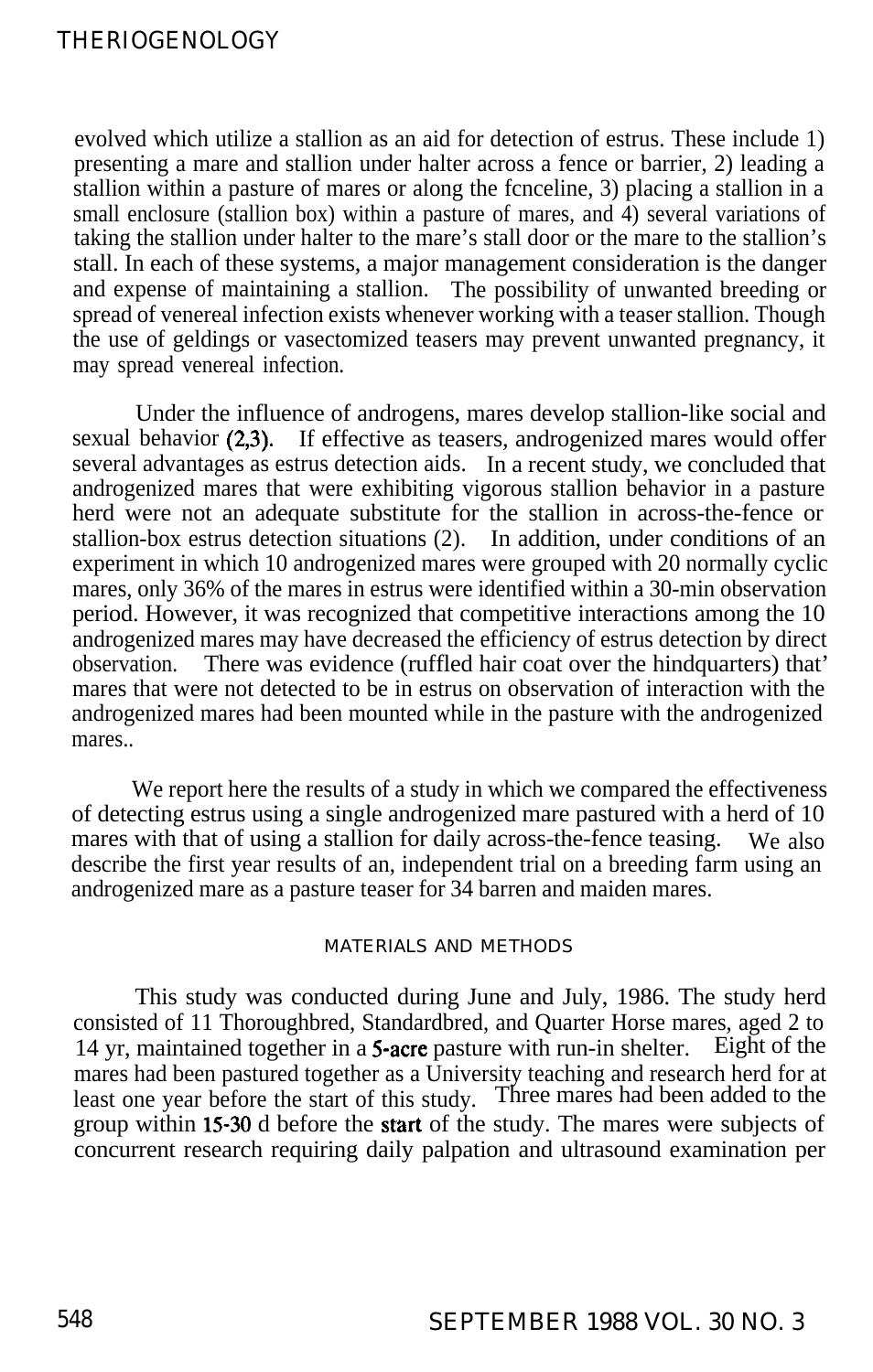rectum when in estrus. Some were removed from the pasture herd when an ovulatory follicle reached 2 35 mm in diameter and were returned to the herd after aspiration of the follicular fluid.

Androgcnizcd mare. A 2-yr-old Quarter Horse mare selected from this herd was androgenized using boldenone undecylenate<sup>a</sup> (500 mg i.m., every 7 to 15 d to maintain stallion-like behavior). <sup>a</sup> Stallion-like precopulatory (sniffing, nuzzling, flehmen response, following, attention to urine and feces) and copulatory (mounting) behavior was observed within 2 d of the first treatment, at which point the study began. Each element of stallion-like behavior was present, however during these observation periods, this mare exhibited qualitatively less vigorous male-type behavior than most other androgenized mares we have have observed in previous experiments (2). During the first month, the herd was observed daily for 30 min by a single experimenter. Based on observed interactions of the mares with the androgenized mare, a determination of '"estrous: "no interaction: or "questionable" was recorded for each mare. A mare was recorded in estrus if she 1) stood for mounting by the androgenized mare or 2) presented to the androgenized mare (presented hind-quarters or stood in breeding posture plus lifted tail plus winked or urinated). During the second month the androgenized mare was fitted with a modified ram marking harness" depicted in Figure 1. Each morning between 0800h and 1200h, a single experimenter inspected the mares for crayon marks and then changed the crayon color. In addition to recording marked mares, the observer noted any interactions suggesting estrus (as described above) observed during this brief inspection period. Daily inspection and changing of crayon took approximately 10 minutes.



Figure 1. Marking harness worn by the androgenized mare. The crayon color was changed daily.

a Equipoise, Squibb, Princeton, N. J.

b Sire Sine, Hortico Ltd, Laverton North, Victoria 3026, Australia.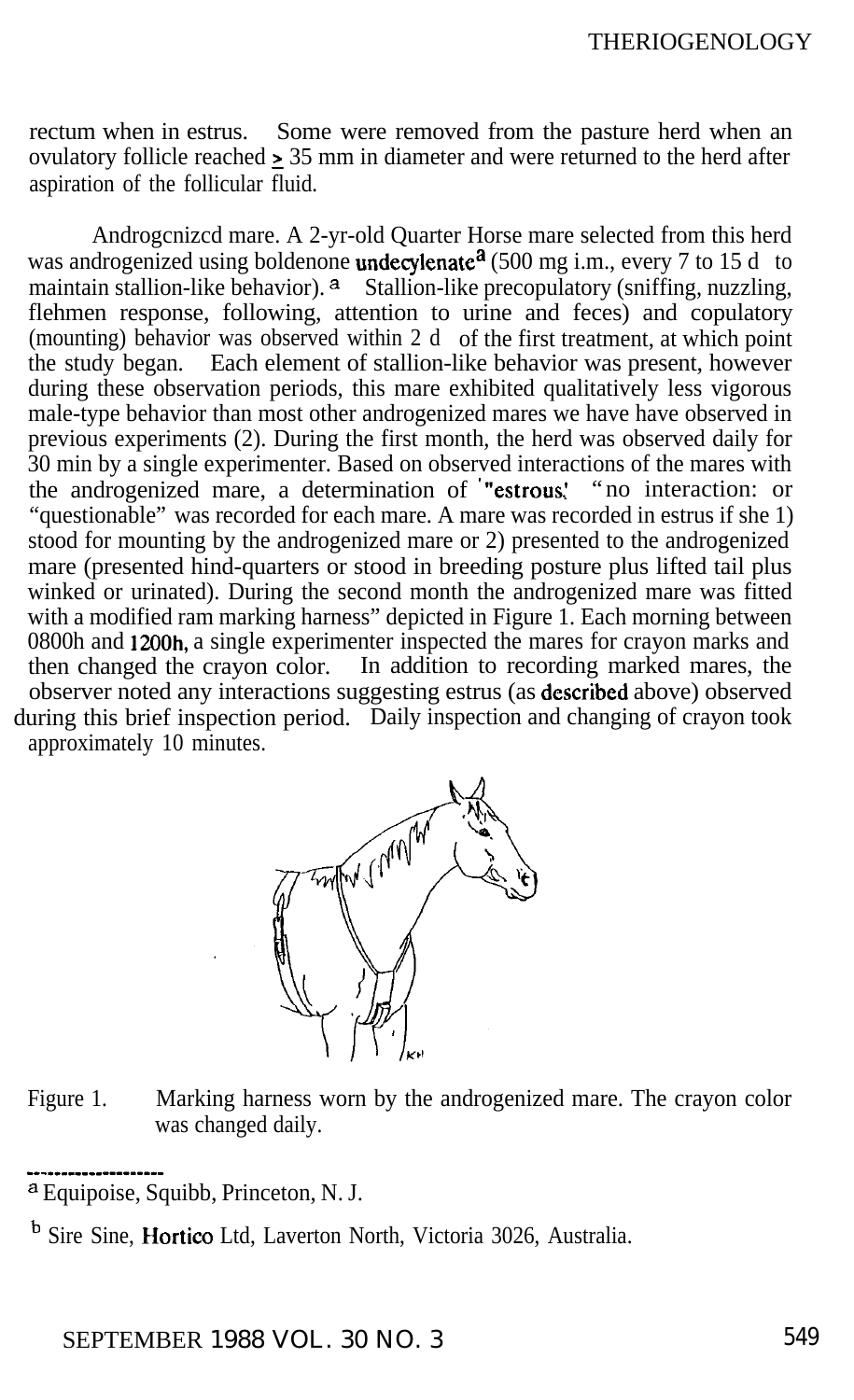## THERIOGENOLOGY

Stallion. Once daily, all mares were placed in a 16 x 30 m enclosure. A 19-yr-old experienced teaser stallion was presented under halter along one side of this enclosure. An observer categorized each mare as "estrous," "questionably estrous," or "diestrous" based on the mare's approach, presentation, tail lift, wink, and urination responses, as well as nonreceptive or aggressive responses. This procedure took approximately 15 min per day.

The experimenter using the androgcnized mare as an estrus detection aid did not know the stallion estrus detection results. The experimenter using the stallion recorded only those mares responding behaviorially to the stallion, without regard for crayon marks on the mares, current harness crayon color, or observed interactions of the mares with the androgenized mare.

A third experimenter reviewed both sets of results daily. When a mare determined to be in estrus by the androgenized mare observer was concurrently judged to be "questionable" or in "dicstrus" by the stallion observer, this third experimenter obtained jugular blood samples for assay of plasma **progesterone**.<sup> $c$ </sup>

## RESULTS

During the first month a total of 18 estrous periods were detected using the stallion. Only 5 of these (27%) were detected using 30-min direct observation of the androgenized mare in the pasture. During the second month, 16 estrous periods were detected using the stallion, of which 9 (56%) were detected using the androgenized mare with the marking harness.

On three occasions involving 3 different mares, a determination of "cstrous" was made using the androgenized mare when a dctcrmination of "diestrous" had been made using the stallion. However, in two of these instances, the mares were detected in estrus by the stallion the following day, and in the third instance, the mare had been detected in estrus by the stallion the previous day. Progesterone values were 12.6 and 0.3  $\frac{mg}{ml}$  for the first 2 mares, and 6.6  $\frac{mg}{ml}$  for the third mare. There were no estrous periods detected by the androgenized mare which escaped detection using the stallion.

It appeared that the androgenized mare did not interact with some mares, while repeatedly interacting with others. Nine of the 10 mares experienced 2 or more estrous periods over the 2 months of the study. Of these mares, 4 were not ever detected in estrus using the androgenized mare, while 3 were consistently detected using the androgcnized mare. For each of the remaining 2 mares, 1 or more estrous periods were detected using the androgenized mare, while 1 or more others were not.

' Radioimmunoassay (5), New Bolton Center Clinical Endocrinology Laboratory.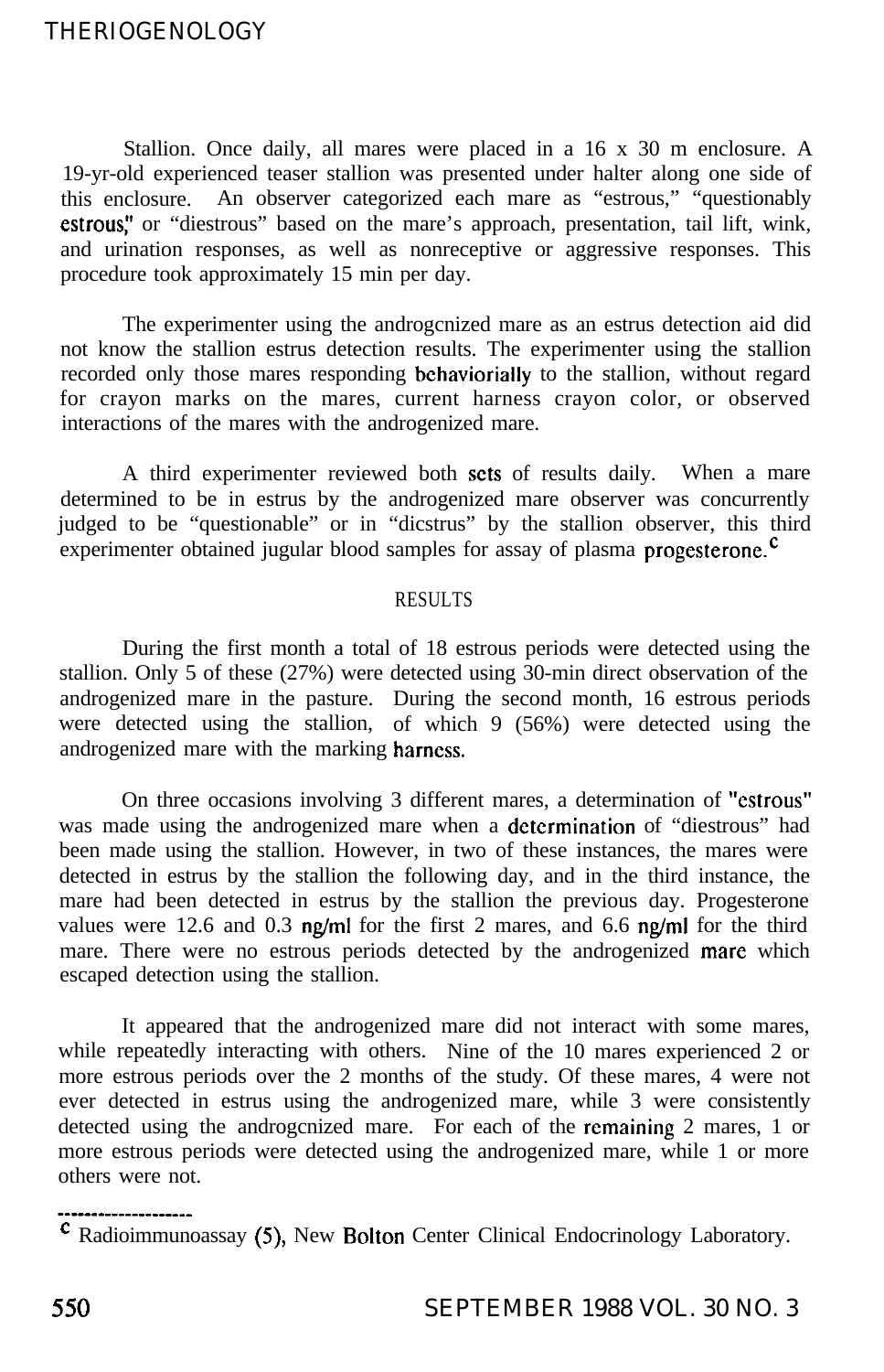A 4-yr-old intact Standardbred mare was treated with boldenone undecylenate (300 mg i.m. weekly). Stallion-like precopulatory and copulatory behavior, as described above, emerged within 6 wk after the treatments were started. Starting in January of 1987, this mare was turned out for approximately half the day with each of 2 groups of mares, maiden mares and mares that had not carried foals to term from the 1986 breeding season (barren mares). The eight maiden mares were housed in a 4-acre field, the barren mares in a **6-acre** field. Mares were removed from the barren group when they were determined to be pregnant, and new mares were added to the group during the breeding season. The total number of mares in the barren group for the season was 26. One experienced farm supervisor and a helper who was not previously experienced in estrus detection periodically observed the activities in the paddocks to identify mares in estrus. For these 2 groups of mares, the androgenized mare was the only aid employed in estrus detection. In previous years, and for farm mares with foals, a stallion in-hand within the pastures was used for teasing.

The veterinarian/farm manager (W. L. C.) judged the androgenized mare teasing system to be an excellent alternative to the use of a stallion, and in some aspects considered this method to be superior to any of the stallion teasing programs he had used on this and other breeding farms. All but 1 of the mares in these groups were observed being mounted by the androgenized mare. Mares in both the maiden and barren groups exhibited extremely regular, pronounced estrus. Even mares normally considered to be timid by the veterinarian/manager freely exhibited estrus to the androgenized mare. All eight maiden mares and  $22$  of the  $26$ barren mares became pregnant over the breeding season. These pregnancy results are as good or better than recent years on this farm using a stallion teaser. Mares newly introduced to the barren mare herd were initially rejected and excluded from the rest of the herd by the androgenized mare, and later accepted into the herd after a period of approximately 2 wk.

### **DISCUSSION**

In the University herd study, 3 instances of estrus were detected using the androgenized mare on a day when a determination of diestrous had been made using the stallion. In only 1 of these instances was the progesterone value consistent with estrus. In each case, if a stallion had been used as the estrus detection aid, ovulation would have been detected, since the stallion results were positive for estrus at on at least one occasion before ovulation occurred. In contrast, use of the androgenized mare resulted in detection of only 27 to 56% of the estrous periods that were detected using the stallion. Under the conditions of this study, the androgenized mare was not a satisfactory estrus detection aid.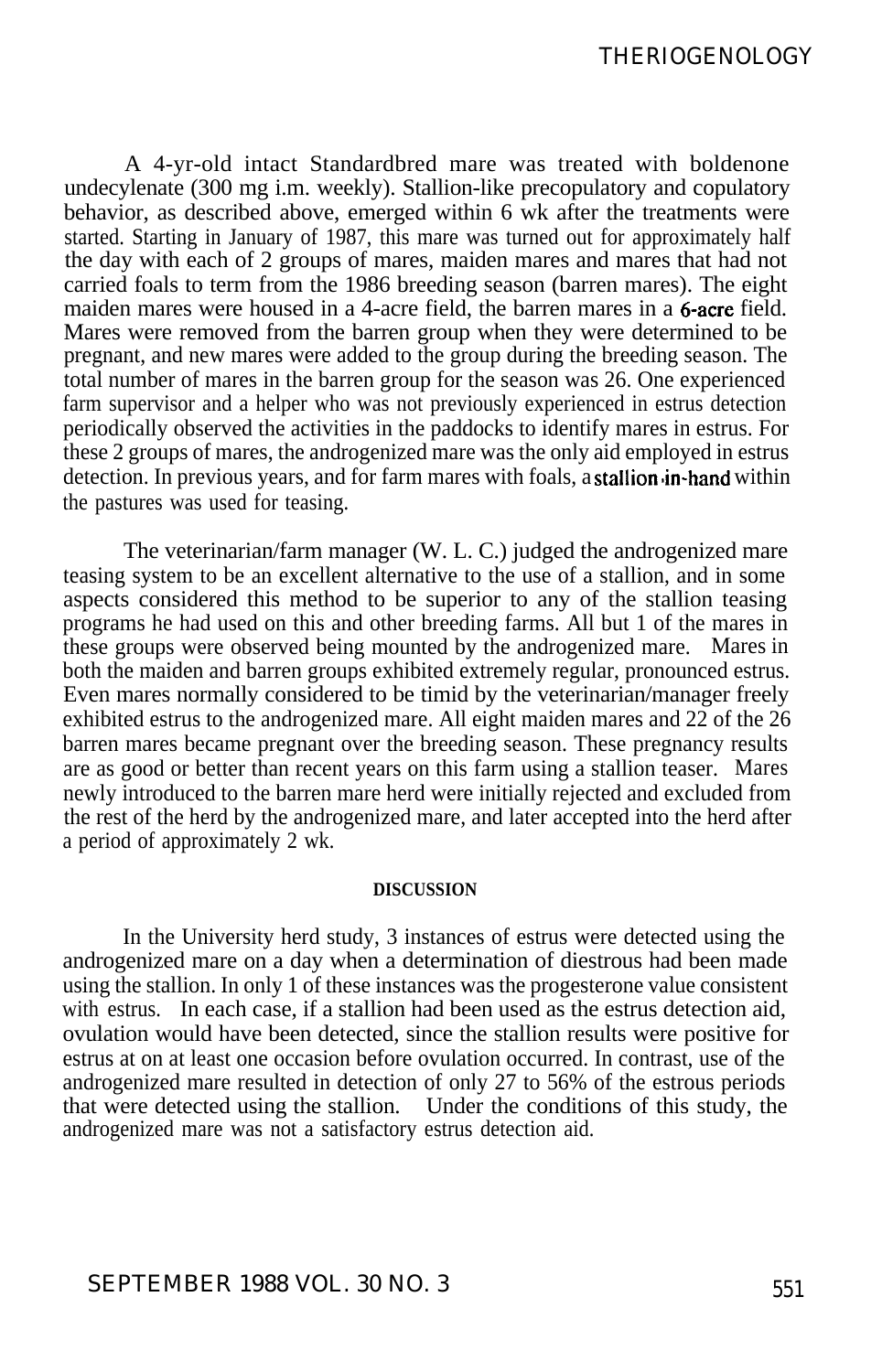## THERIOGENOLOGY

The farm trial results were more encouraging than those of the University herd study. Several factors may have accounted for this. The male-type behavior of the University mare was subdued compared to that of some other androgenized mares with which we have worked (McDonnell and Garcia, unpublished data). Although quantitative comparisons were not made, we suspect that the farm's androgenized teaser mare exhibited more intense stallion-like behavior than the University teaser mare did. Prior to androgenization, the IJniversity teaser mare had been a low ranking member of the particular group of mares within which she was observed. This factor may have contributed to her apparently low sexual activity level compared to some others we have observed. Schumacher and coworkers proposed a similar hypothesis following observation of androgenized pony mares that exhibited less male-type behavior when in the presence of larger, apparently more dominant horse mares than when among mares of equal size (4). Thus consideration of a mare's individual characteristics may be important in the selection of androgenized teaser mares, much as certain stallions are better suited to serve as teaser stallions.

Another factor possibly contributing to the more consistant estrus detection achieved in the farm trial may have been the amount of time spent observing the herds. Farm personnel observed the androgenized teaser mare intermittently for half-day periods with each group of mares, while the University study observation period was limited to 30 minutes, or 10 minutes with marking. Although the marking system employed during the second month confirmed actual mounting, it did not reveal any of the precopulatory behaviors that signal estrus.

The farm manager believes that there are **advantages** to having an androgenized mare in the pasture with the mares. The continuous socio-sexual interaction with a male-type stimulus animal may serve to familiarize maiden mares with the breeding experience. Based on the observation of clearly defined, regular estrus in the farm study *mares*, it is possible that there may exist a stallion effect on the mare reproductive cycle, similar to that in the sheep, goat, pig, and laboratory rodent (6,7).

An interesting observation was that the University androgenized mare continued to exhibit normal estrus throughout the study. Over the 2 months, behavioral response to the teaser stallion as well as among the other mares suggested that this androgenized mare experienced 2 estrus periods of normal length. During these estrus periods, we occassionally observed this mare, in essence, teasing herself. While in estrus she responded to her own frequent urination and defecation with male-type sexual behavior, including sniffing, flehmen, and elimination/marking (covering) responses (8). In a previous study, mares given similar doses of boldenone undecylenate continued to cycle normally during treatment but did not show estrus (3). Likewise, the mare used in the farm trial did not exhibit estrus or "self-teasing" behavior.